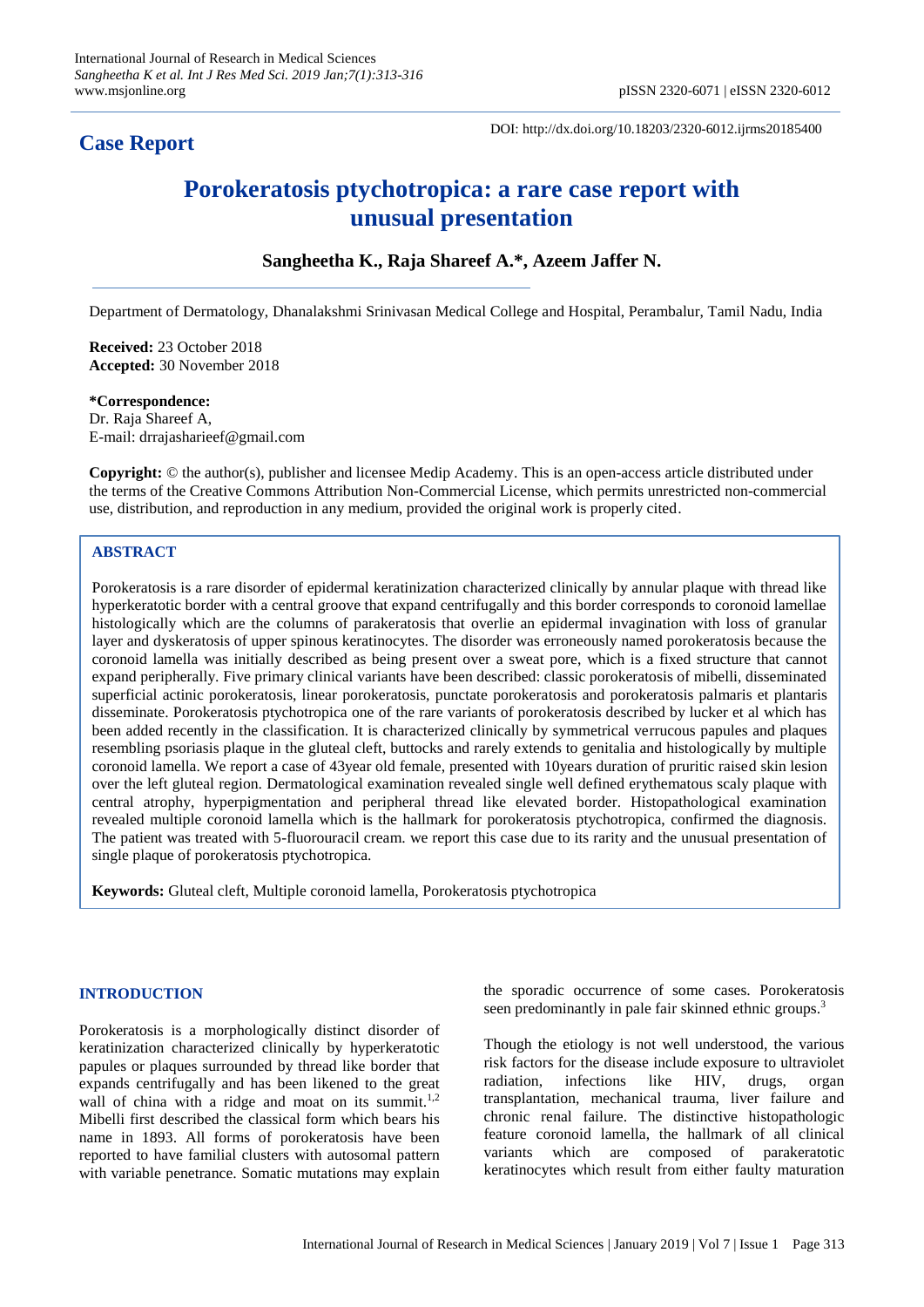or an acceleration of epidermopoiesis. These coronoid lamellae correspond to the raised keratotic border evident clinically.<sup>3</sup>

Porokeratosis ptychotropica is one of the rare and lesser known variants of porokeratosis, with fewer than 50 cases described in the literature so far. It is usually confined to body folds and it starts as brownish to reddish macules or plaques that develop symmetrically over the perianal region. The presence of multiple coronoid lamella as seen histologically explains the keratotic or verrucous appearance and expansile papular growth. Involvement of the genital region and adjacent areas like buttocks, perineum, groin and proximal thigh may occur as a part of generalised porokeratosis, but porokeratosis localized to the genitogluteal region is rare.<sup>2</sup>

#### **CASE REPORTS**

A 43-year-old otherwise healthy female presented with 10 years duration of single verrucous asymptomatic lesion over the left gluteal region. The patient observed progressively increased size of the lesion with itching over the past 1year. There were no similar lesions among the family members. On examination, single well defined erythematous scaly pinkish plaque of size 6×4cms with central hyperpigmentation, atrophy (Figure 1) and characteristic thread like keratotic ridge (Figure 2) was seen in the left gluteal region near the natal cleft.



**Figure 1: Well defined pinkish scaly plaque with central atrophy and hyperpigmentation present over the left gluteal region near the natal cleft.**



**Figure 2: Characteristic thread like keratotic ridge.**

Differential diagnosis considered was cutaneous tuberculosis and porokeratosis. Routine blood investigations, chest x ray was normal. Sputum for AFB and mantoux test was negative.

Dermascopy examination of the periphery of the lesion showed irregular double marginated white track border (Figure 3) and central groove on the keratotic ridge (Figure 4). Skin biopsy was taken from the peripheral border of the plaque. Histopathological examination showed multiple focal invagination of the epidermis by keratotic plug with focal reduction in the granular layers and adjacent parakeratosis featuring coronoid lamella (Figure 5 & 6). There was perivascular lymphocytic infiltrate and increased collagen in the dermis. Based on the clinical and histopathological findings, we made the diagnosis of porokeratosis ptychotropica.



**Figure 3: Irregular double marginated white track border on dermascopy.**



**Figure 4: Groove on the keratotic ridge.**



**Figure 5: Histopathology revealed coronoid lamella composed of thin column of tightly packed parakeratotic cells within a keratin filled epidermal invagination with underlying hypogranulosis. (H&E stain, 40x).**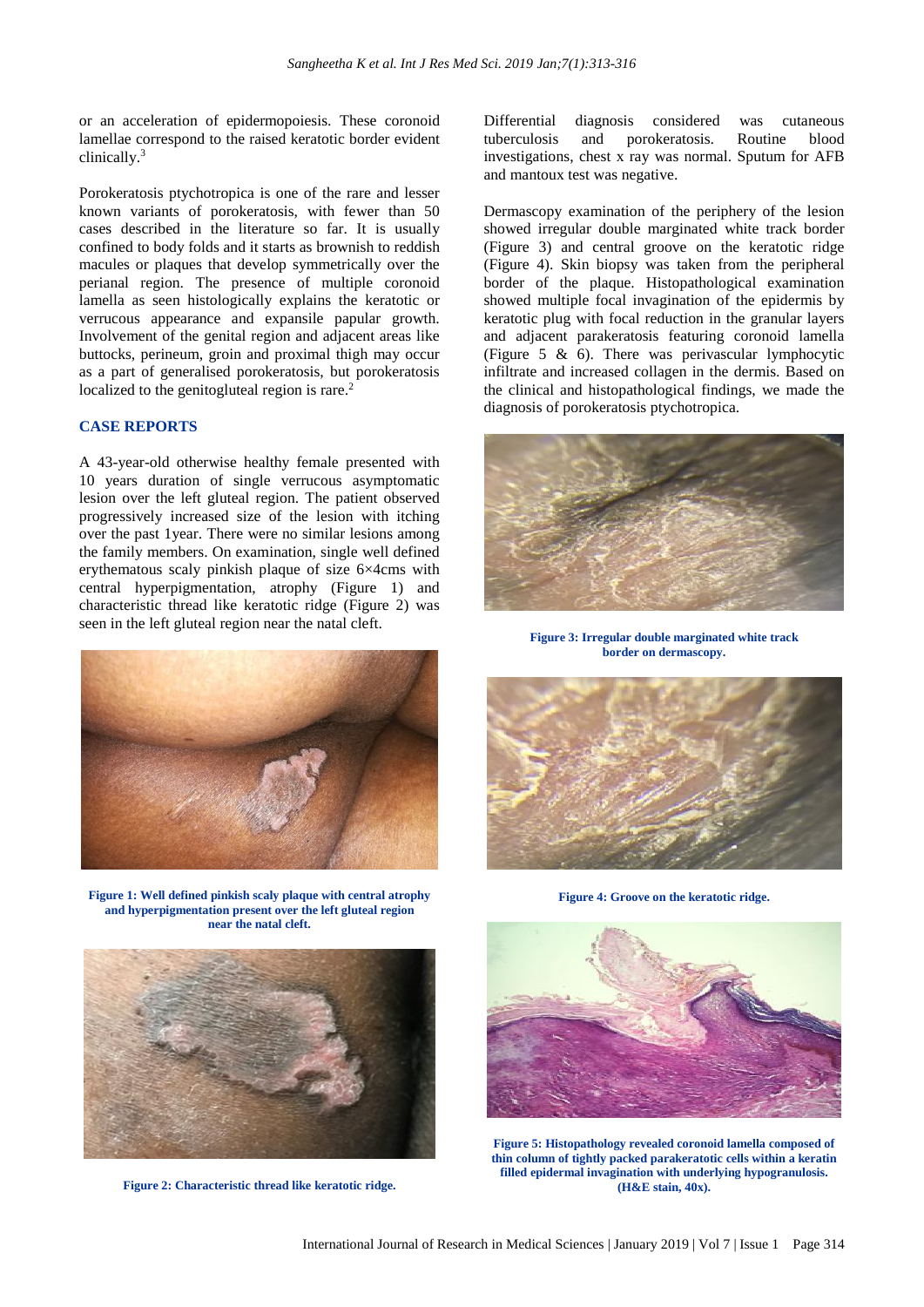

**Figure 6: Histopathology showed multiple coronoid lamella. (H&E stain, 10x)**

The patient was treated with 5-flurouracil cream and she is on regular follow up (Figure 7).



**Figure 7: Slight flattening of the lesion after 10 days treatment of topical 5-flurouracil.**

### **DISCUSSION**

A porokeratosis is a clonal expansion of keratinocytes which differentiates abnormally but are not hyperproliferative.<sup>3</sup>

Clinical classification of porokeratosis:<sup>3</sup>

# Localized Forms

- Porokeratosis of mibelli
- Linear porokeratosis
- Punctate palmoplantar porokeratosis
- Genital porokeratosis
- Perianal porokeratosis

#### Disseminated Forms

- Disseminated superficial actinic porokeratosis
- Disseminated superficial porokeratosis
- Systematized linear porokeratosis
- Disseminated palmoplantar porokeratosis

Perianal porokeratosis, also known as porokeratosis ptychotropica, verrucous porokeratosis. Porokeratosis ptychotropica is a quite rare and little-known disease with difficult diagnosis. In greek, the word "ptyche" means fold and "trope" means turning. It was first reported by Helfman and Poulos, who described it as reticular porokeratosis affecting the genital/pelvic region.<sup>4</sup> Lucker et al, described a 34-year-old man with a 9-year history of pruritic lesions confined to the natal cleft and he coined the term "porokeratosis ptychotropica".<sup>5</sup> Stone et al, described a similar case, in which a 32-year-old man with a 13-year history of pruritic lesions also confined to the natal cleft and he named it as "perianal inflammatory verrucous porokeratosis.<sup>2</sup>

The term genitogluteal porokeratosis refers to the porokeratosis restricted to male and female genitalia and those restricted to buttocks. It can be broadly divided into three groups namely classical porokeratosis restricted to the genital region, ptychotropic porokeratosis and penoscrotal porokeratosis (Table 1).<sup>6</sup>

| <b>Types</b>                | Age                     | <b>Gender</b>           | <b>Sites</b>                         | <b>Histopathology</b>     |
|-----------------------------|-------------------------|-------------------------|--------------------------------------|---------------------------|
| Porokeratosis of mibelli    | All ages                | Both male and<br>female | Penis, scrotum, vulva                | One coronoid lamella      |
| Porokeratosis ptychotropica | All ages                | Both male and<br>female | Gluteal cleft                        | Multiple coronoid lamella |
| Penoscrotal porokeratosis   | Third decade<br>of life | Only males              | Penile shaft and anterior<br>scrotum | Multiple coronoid lamella |

#### **Table 1: Comparison of different types of porokeratosis occurring on the genitogluteal region.**

In a review of 22 patients by Takiguchi et al, porokeratosis ptychotropica appears to be more common in male and the main regions affected were buttocks, genito gluteal regions and buttocks with involvement of extremities.<sup>7</sup> Usually it is described as pruritic keratotic plaque and it presents as confluent perianal lesion that is symmetric on both sides of the buttocks with possible satellite lesions. This is sometimes described as butterfly shaped scaly plaque on the buttocks surrounding the anus unlike our case which is presented as single verrucous